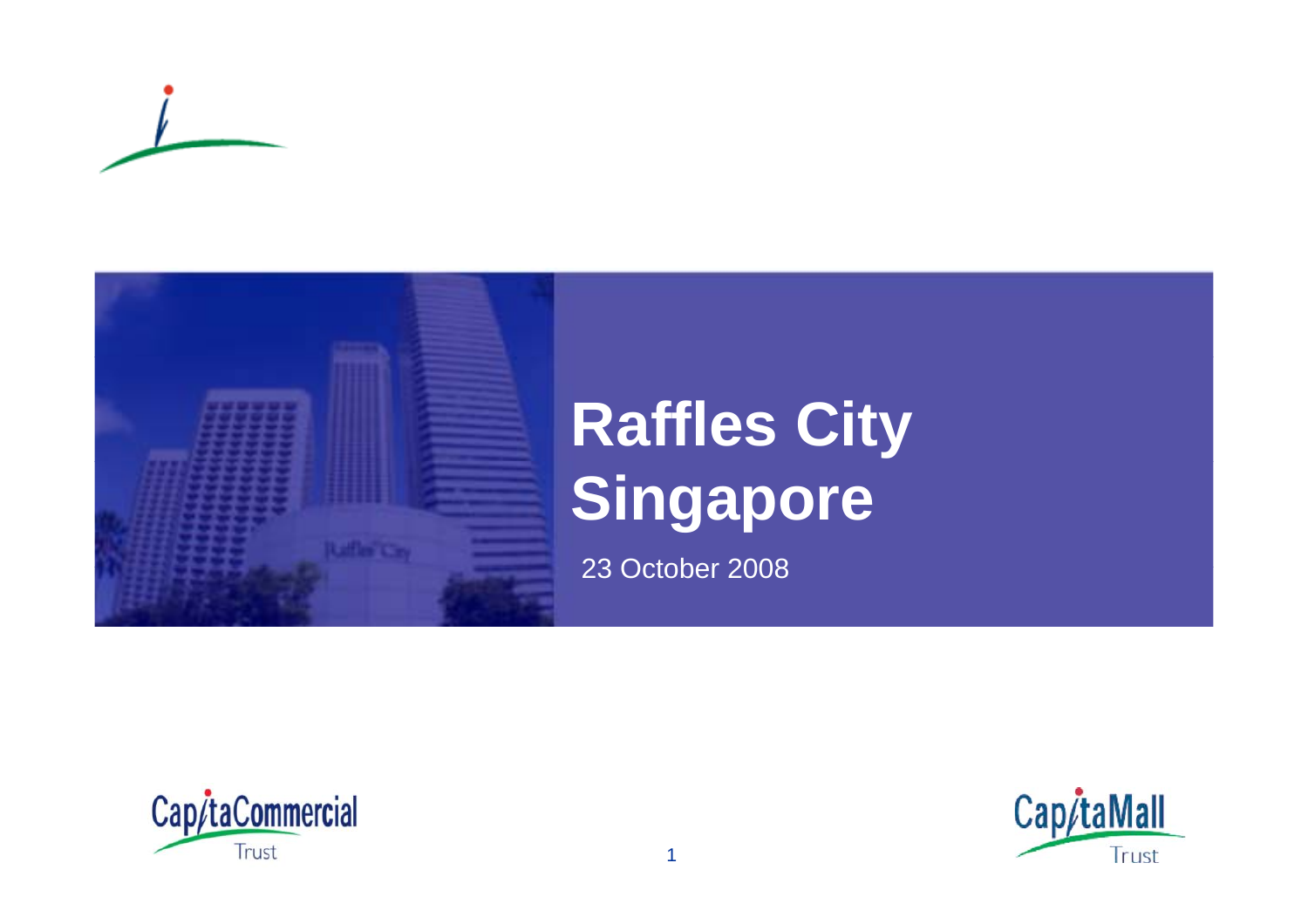## **Performance of RCS Trust – YTD 2008**

|                      | <b>CCT's 60% Interest</b>    |                                     |                         |                                        | <b>RCS</b><br>Trust                    |
|----------------------|------------------------------|-------------------------------------|-------------------------|----------------------------------------|----------------------------------------|
|                      | <b>Actual</b>                |                                     |                         | Forecast <sup>1</sup>                  | <b>Actual</b>                          |
|                      | YTD Sep 08<br><b>S\$'000</b> | <b>YTD Sep 07</b><br><b>S\$'000</b> | Change<br>$\frac{0}{0}$ | <b>YTD Sep</b><br>08<br><b>S\$'000</b> | <b>YTD Sep</b><br>08<br><b>S\$'000</b> |
| <b>Gross Revenue</b> | 86,294                       | 73,337                              | 17.7                    | 85,166                                 | 143,823                                |
| - Office             | 13,770                       | 11,570                              | 19.0                    | 13,684                                 | 22,950                                 |
| - Retail             | 36,409                       | 29,025                              | 25.4                    | 36,386                                 | 60,681                                 |
| - Hotel              | 32,834                       | 30,187                              | 8.8                     | 32,402                                 | 54,723                                 |
| - Others             | 3,281                        | 2,555                               | 28.4                    | 2,694                                  | 5,469                                  |

| Net Property Income 61,109 |  | 52,823 |  | $15.7$ 60,840 | 101,849 |
|----------------------------|--|--------|--|---------------|---------|
|----------------------------|--|--------|--|---------------|---------|

Note:

1. The forecast for RCS Trust is based on the forecast shown in the joint announcement with CapitaMall Trust ("CMT") on 9 June 2008.



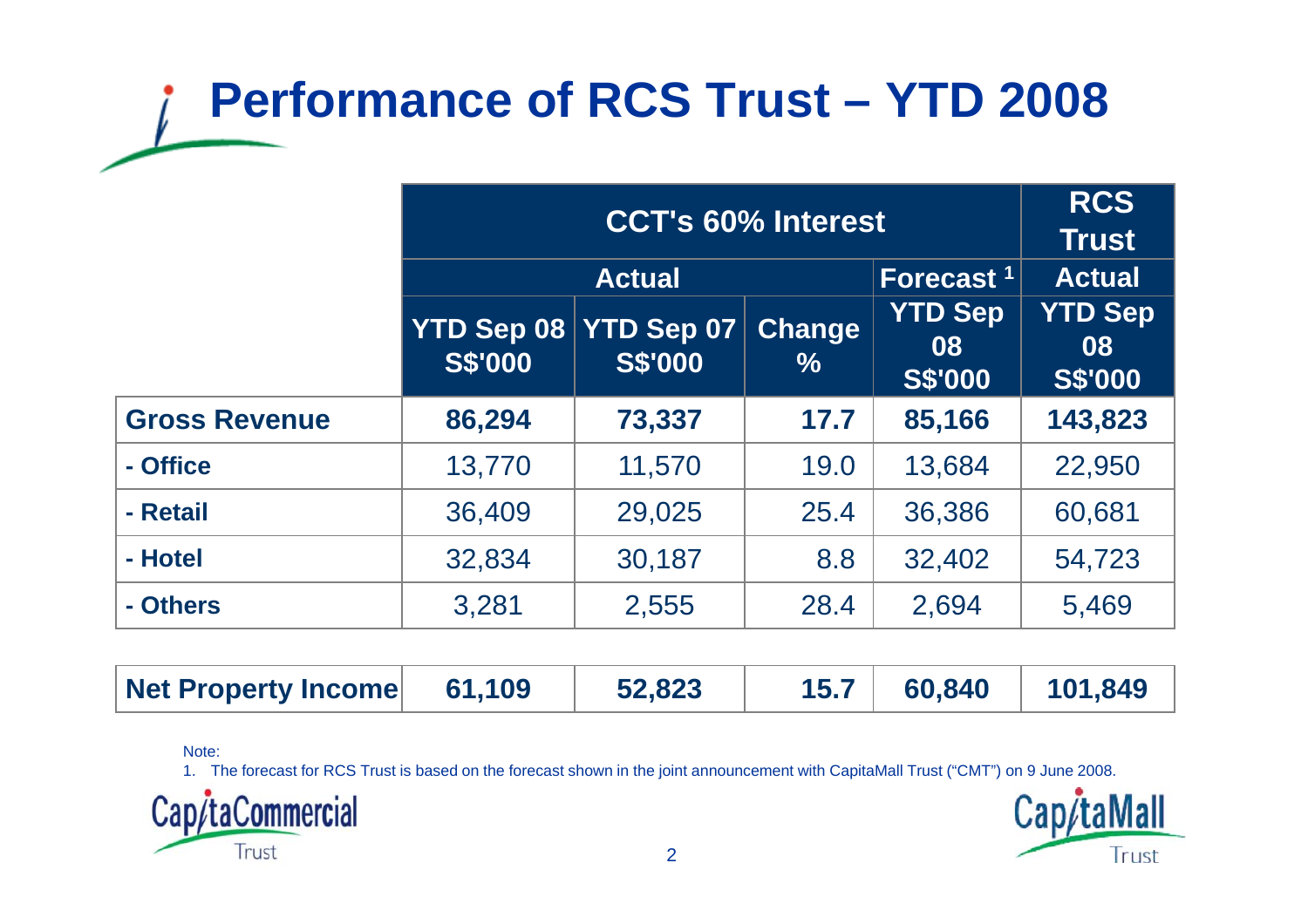

### **Sector Mix for RCS by Gross Rental Income1**



Note: 1. For the period of 1 Jan 2008 to 30 Se p 2008 p p



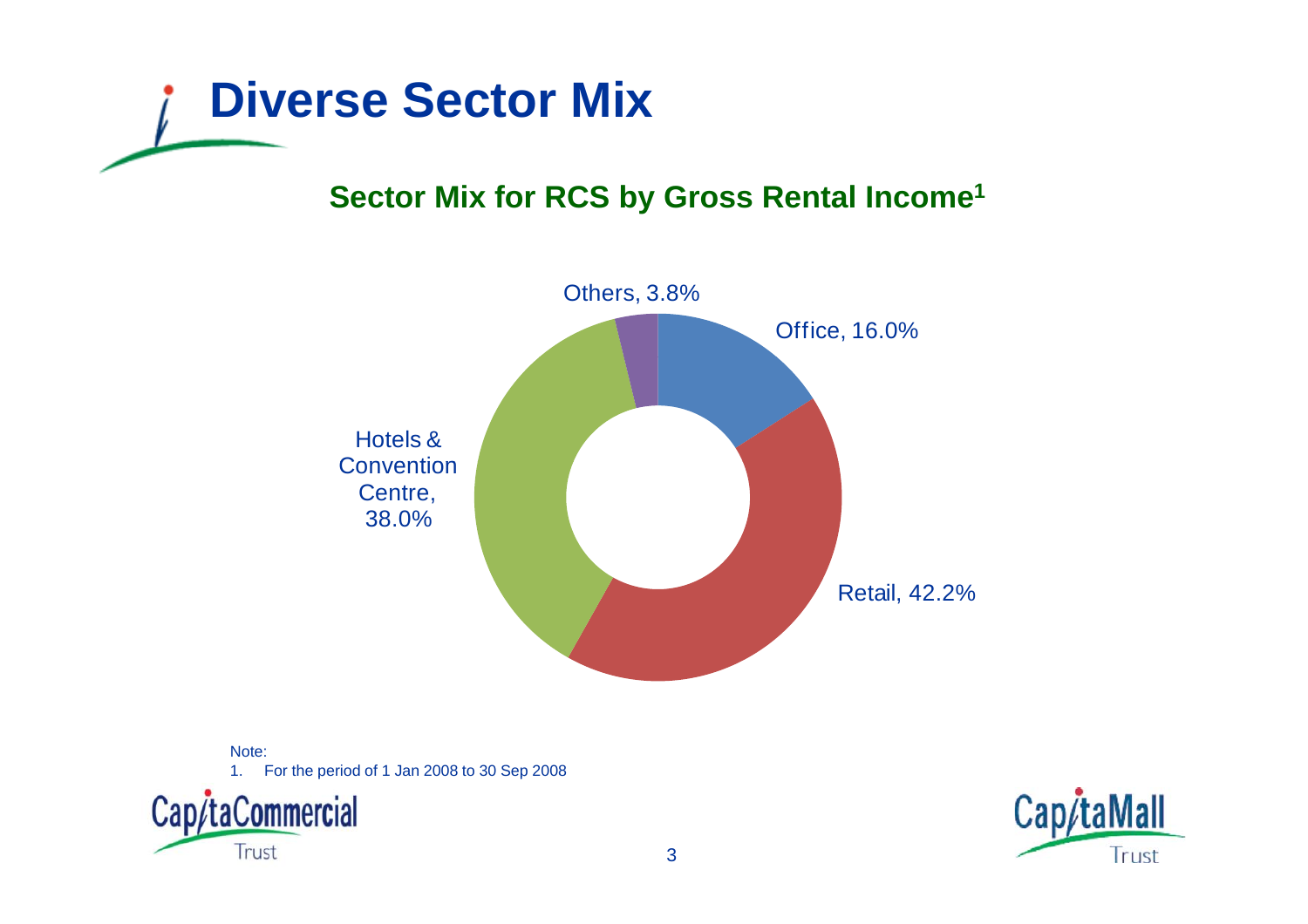# **Occupancy and Renewals/New Leases**

### **Renewals and New Leases Committed from 1 Jan 2008 to 30 Sep 2008**

|                                               | <b>Renewed/New</b>          | <b>Increase in Rental</b><br><b>VS</b> | <b>Committed</b><br><b>Occupancy</b> |                      |
|-----------------------------------------------|-----------------------------|----------------------------------------|--------------------------------------|----------------------|
|                                               | Leases as at<br>30 Sep 2008 | Forecast <sup>1</sup><br><b>Rent</b>   | <b>Preceding</b><br><b>Rent</b>      | as at<br>30 Sep 2008 |
| <b>Raffles City Tower</b>                     | 3,634 sq m<br>$(5.0\%)$     | 39.3%                                  | 289.9%                               | 98.9%                |
| <b>Raffles City</b><br><b>Shopping Centre</b> | 3,915 sq m<br>$(5.4\%)$     | 8.1%                                   | 13.9%                                | 100.0%               |

Note:

1. Based on the manager's forecast and assumptions as shown in the joint announcement by CCT and CMT on 9 June 2008



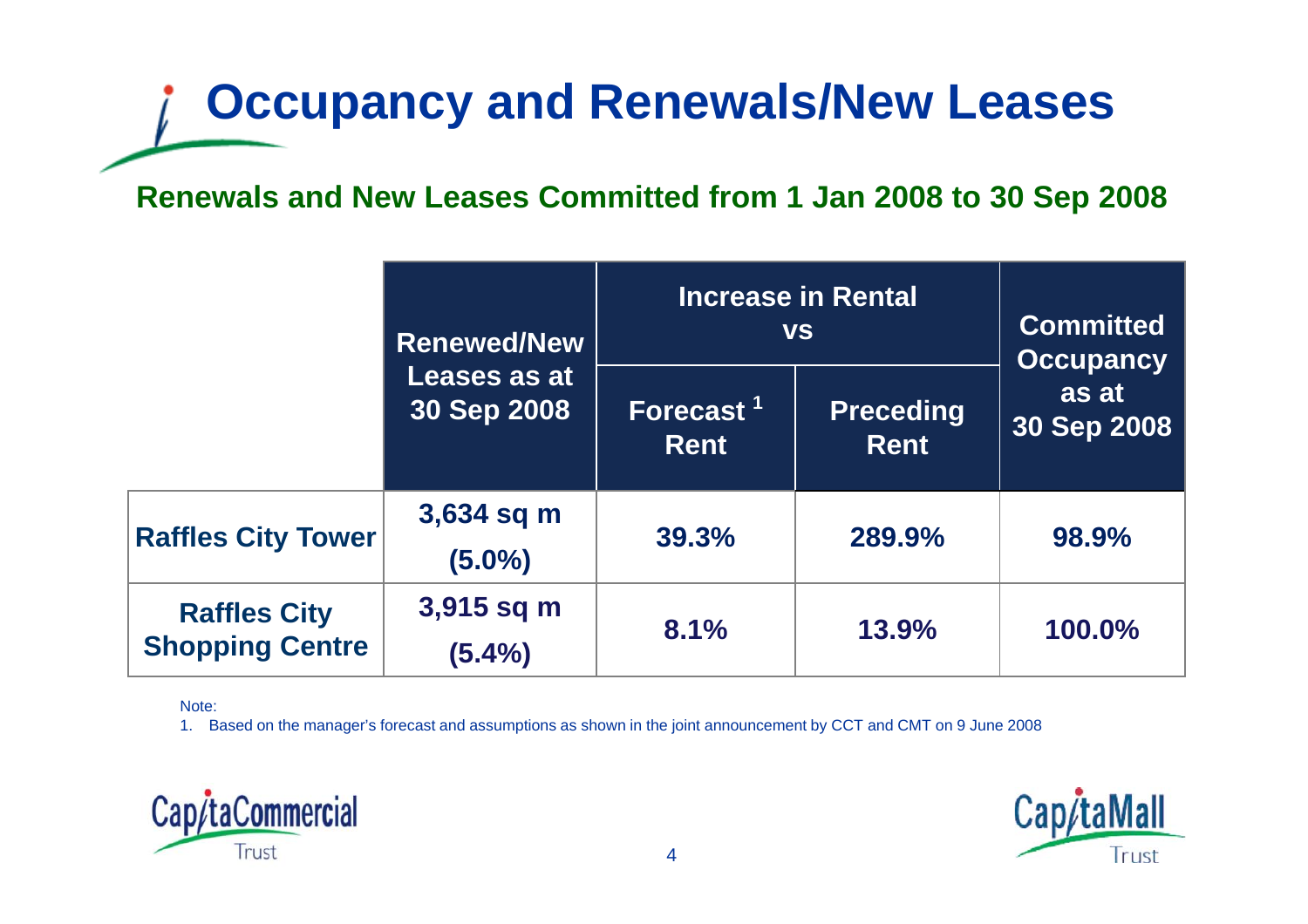### **Shopper Traffic Grew 15% in 2008 vs 2007 Over The Same Period**





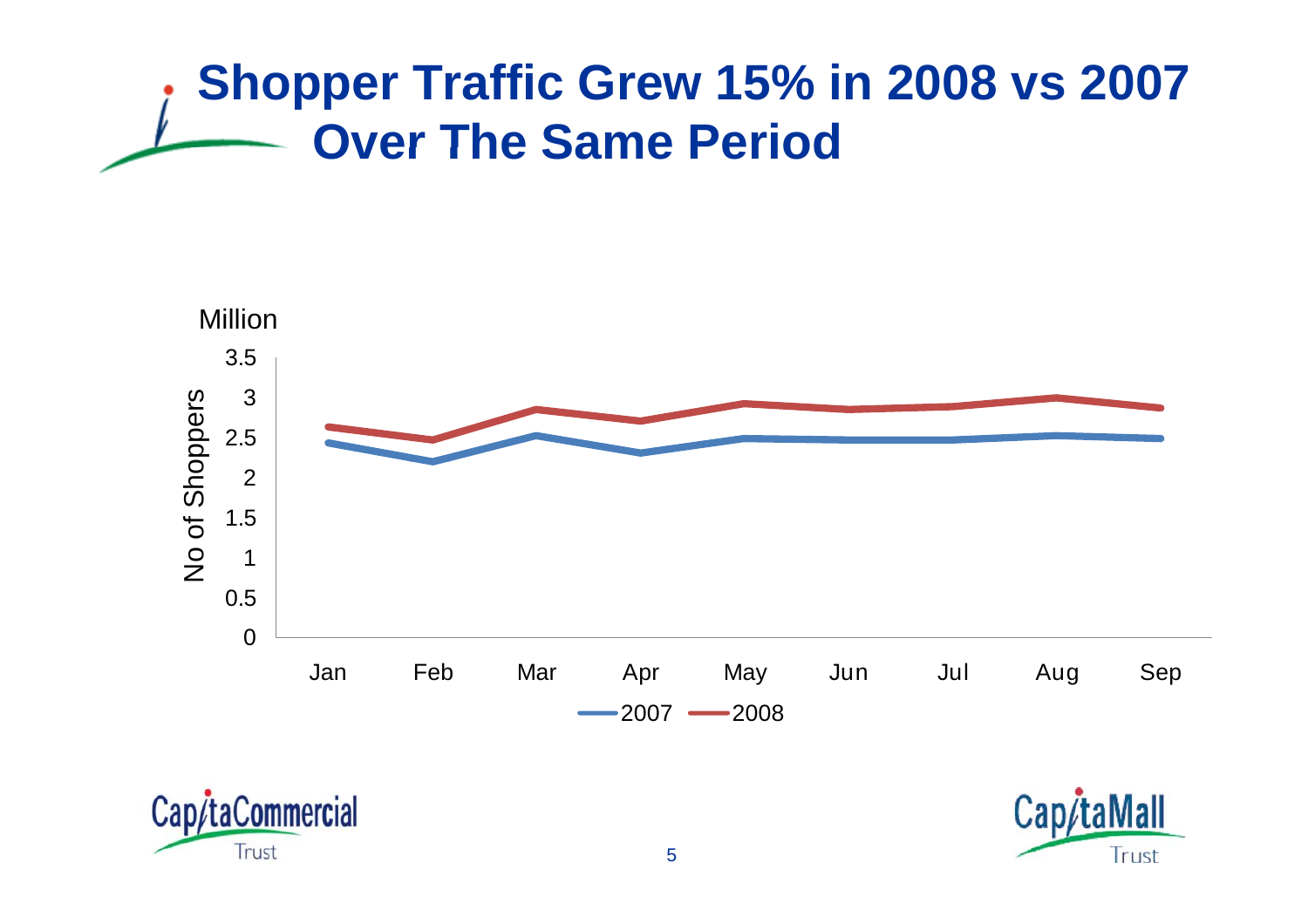### **Tenants' Retail Sales<sup>1</sup> Grew 7.6% in 2008 vs 2007 Over The Same Period**

| <b>Period</b>        | <b>Sales</b><br>(S/psf/month) | % Increase    |  |
|----------------------|-------------------------------|---------------|--|
| Jan 2007 to Aug 2007 | 79                            | $7.6\%$ y-o-y |  |
| Jan 2008 to Aug 2008 | 85                            |               |  |

Note:

1 Includes 75 tenants with complete GTO information available for the period 1 January 2007 to 31 August 2007 and 1 January 2008 to 31 August 2008.



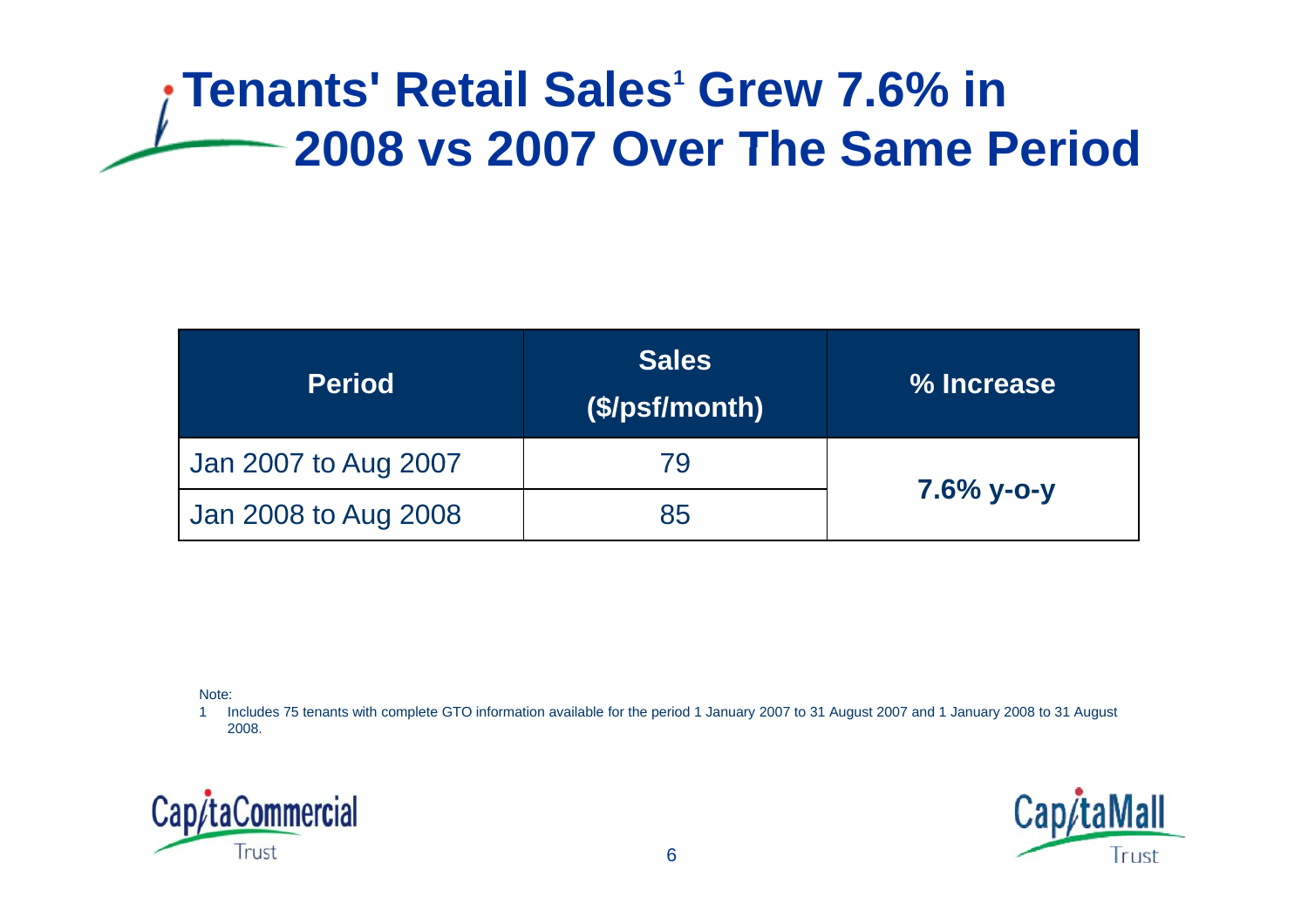## **Lease Expiry Profile Raffles City Tower**

Trust

#### **Leases up for Renewal as a % of Gross Rental Income as at 30 Sep 2008**



Trust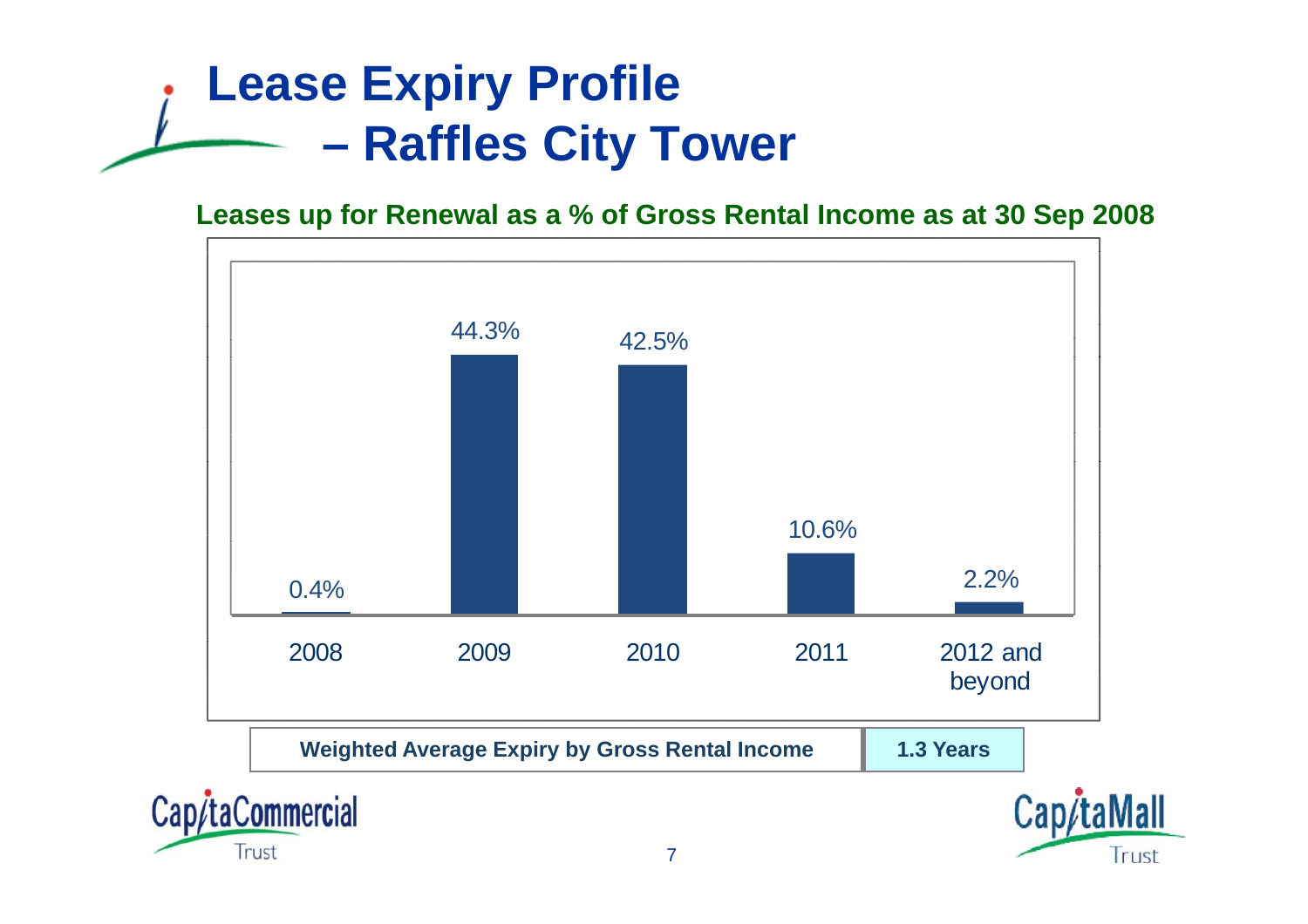## **Lease Expiry Profile Raffles City Shopping Centre**

**Leases up for Renewal as a % of Gross Rental Income<sup>1</sup> as at 30 Sep <sup>2008</sup>**



| <b>Weighted Average Expiry by Gross Rental Income</b> | 1.65 Years |
|-------------------------------------------------------|------------|
|-------------------------------------------------------|------------|



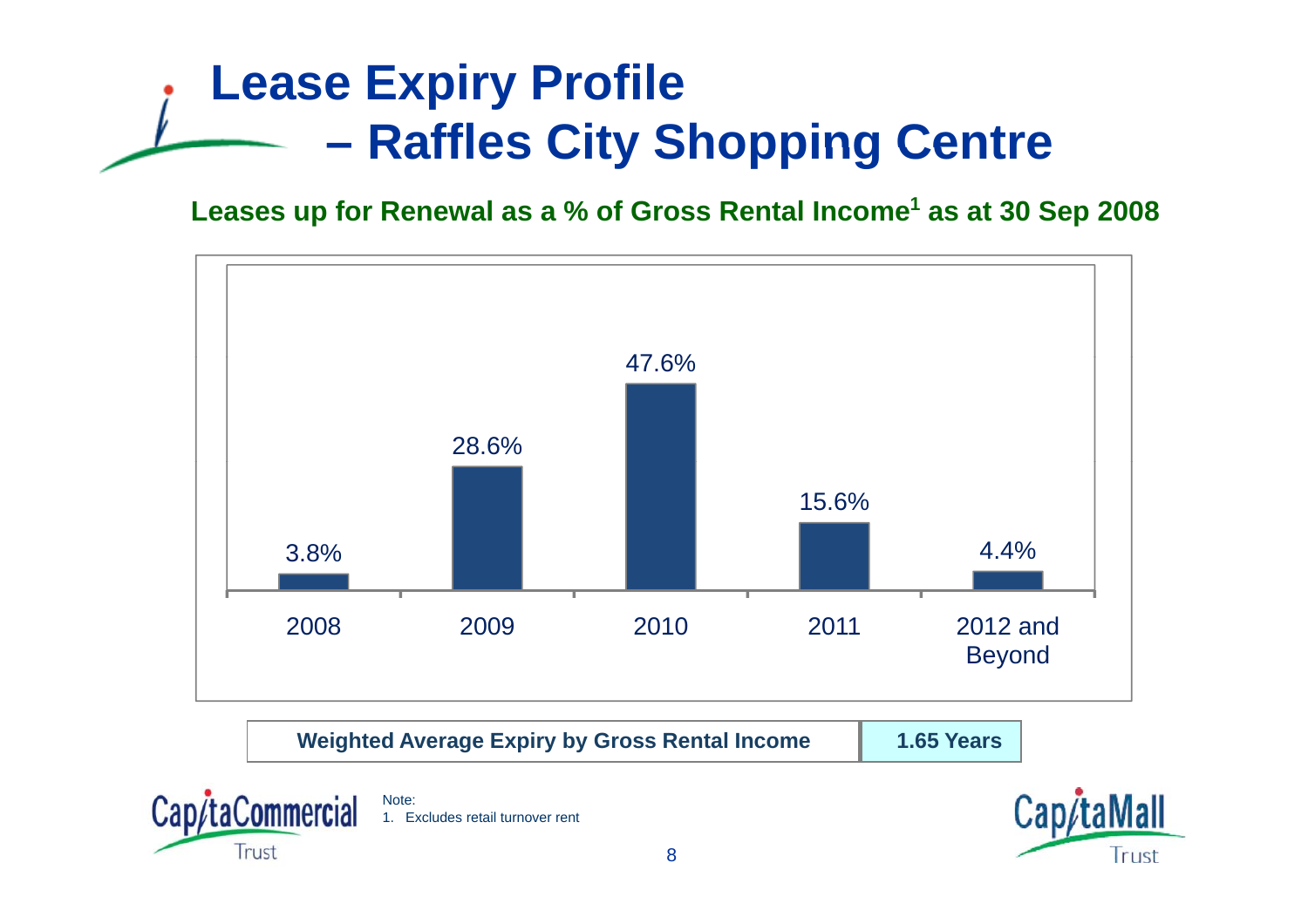### **Above 70% of 2009's Forecast Gross Rental<sup>1</sup> Has Been Committed**



Note:

1. Excluding variable components that have not been realised , such as turnover rent and hotel service charge. Based on the manager's forecast and assumptions as shown in the joint announcement by CCT and CMT on 9 June 2008



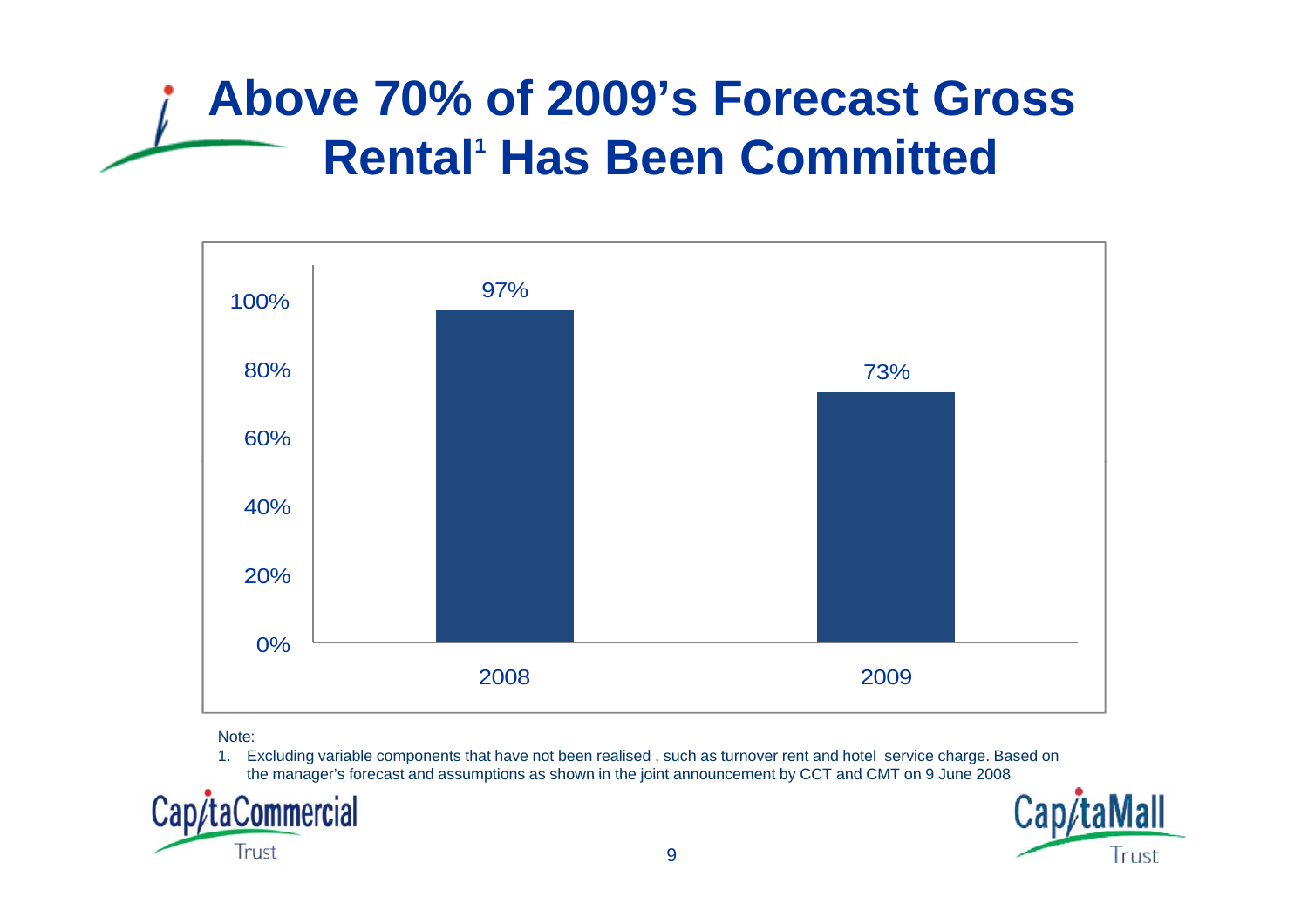## **Top 10 Tenants<sup>1</sup> Raffles City Tower**

| <b>Tenant</b>                                | % of Gross Rental |
|----------------------------------------------|-------------------|
|                                              | <b>Income</b>     |
| <b>Economic Development Board</b>            | 19.9%             |
| <b>Accenture Pte Ltd</b>                     | 10.8%             |
| <b>Phillip Securities Pte Ltd</b>            | 9.2%              |
| AAPC Hotels Management Pte. Ltd.             | 3.5%              |
| <b>Raffles International Limited</b>         | 3.3%              |
| Chinaoil (Singapore) Int'l Pte Ltd           | 3.2%              |
| Lyondell South Asia Pte Ltd                  | 3.0%              |
| <b>Total Trading Asia Pte. Ltd.</b>          | 2.7%              |
| Orix Investment & Management Private Limited | 2.6%              |
| LVMH Watch & Jewellery Singapore Pte Ltd     | 2.2%              |
| <b>Top 10 Tenants</b>                        | 60.4%             |
| <b>Other Tenants</b>                         | 39.6%             |
| <b>Total</b>                                 | 100.0%            |

Note:

1. Based on committed gross rental income for the month of Sep 2008



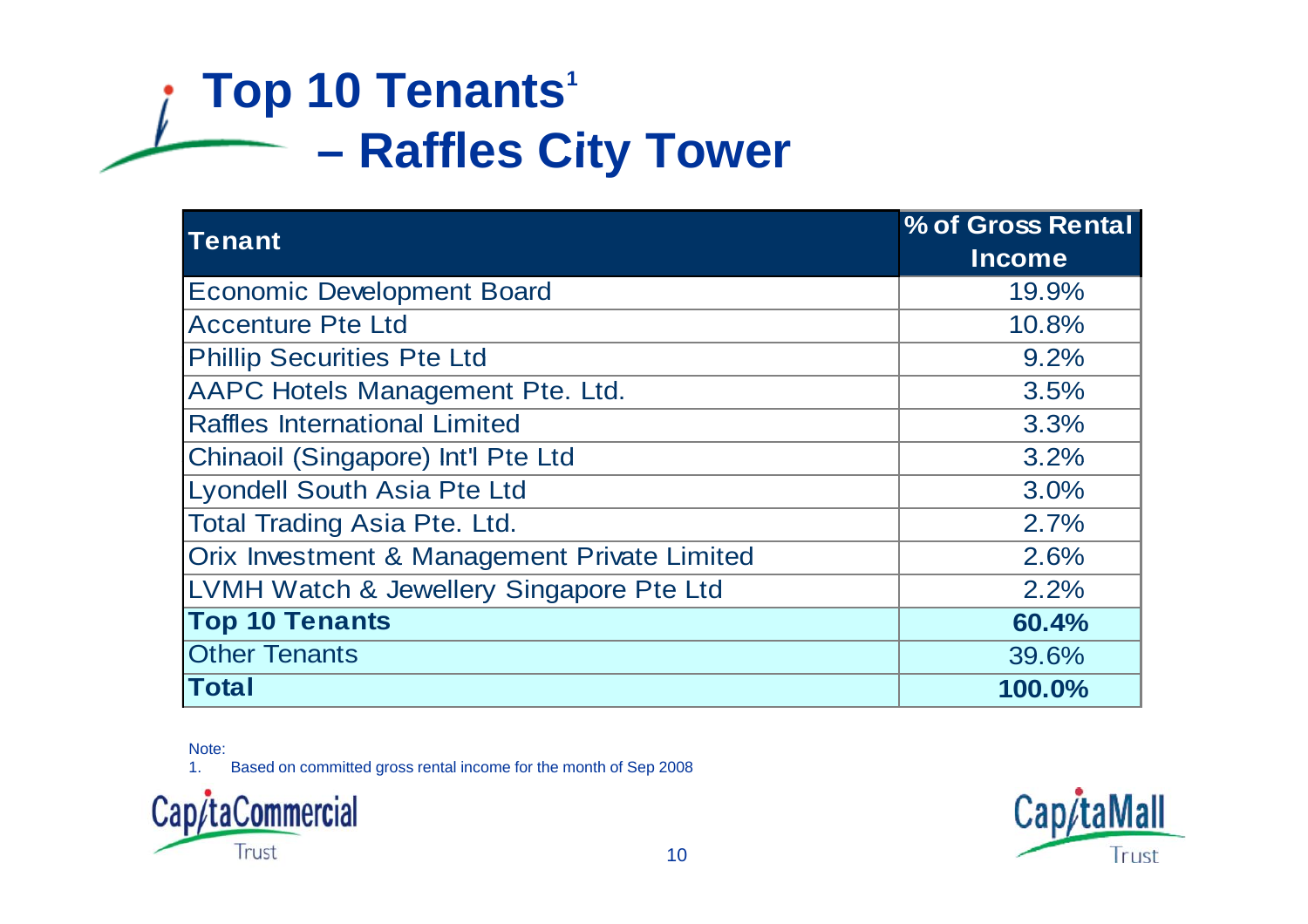## **Top 10 Tenants<sup>1</sup> Raffles City Shopping Centre**

| <b>Tenant</b>                                  | % of Gross Rental<br><b>Income</b> |
|------------------------------------------------|------------------------------------|
| Robinson & Company (Singapore) Private Limited | 13.9%                              |
| <b>Wing Tai Retail Pte. Ltd.</b>               | 4.9%                               |
| <b>Ossia International Limited</b>             | 3.2%                               |
| <b>Jay Gee Enterprises (Pte) Ltd</b>           | 2.8%                               |
| Cold Storage Singapore (1983) Pte Ltd          | 2.5%                               |
| <b>Esprit Retail Pte Ltd</b>                   | 2.4%                               |
| <b>DBS Bank Ltd.</b>                           | 2.0%                               |
| <b>Food Junction Management Pte Ltd</b>        | 2.0%                               |
| <b>ThaiExpress Concepts Pte. Ltd.</b>          | 2.0%                               |
| The Looking Glass Pte. Limited                 | 1.9%                               |
| <b>Top 10 Tenants</b>                          | 37.6%                              |
| <b>Other Tenants</b>                           | 62.4%                              |
| <b>TOTAL</b>                                   | 100.0%                             |

Note:

1. Based on committed gross rental income (excluding retail turnover rent) for the month of Sep 2008



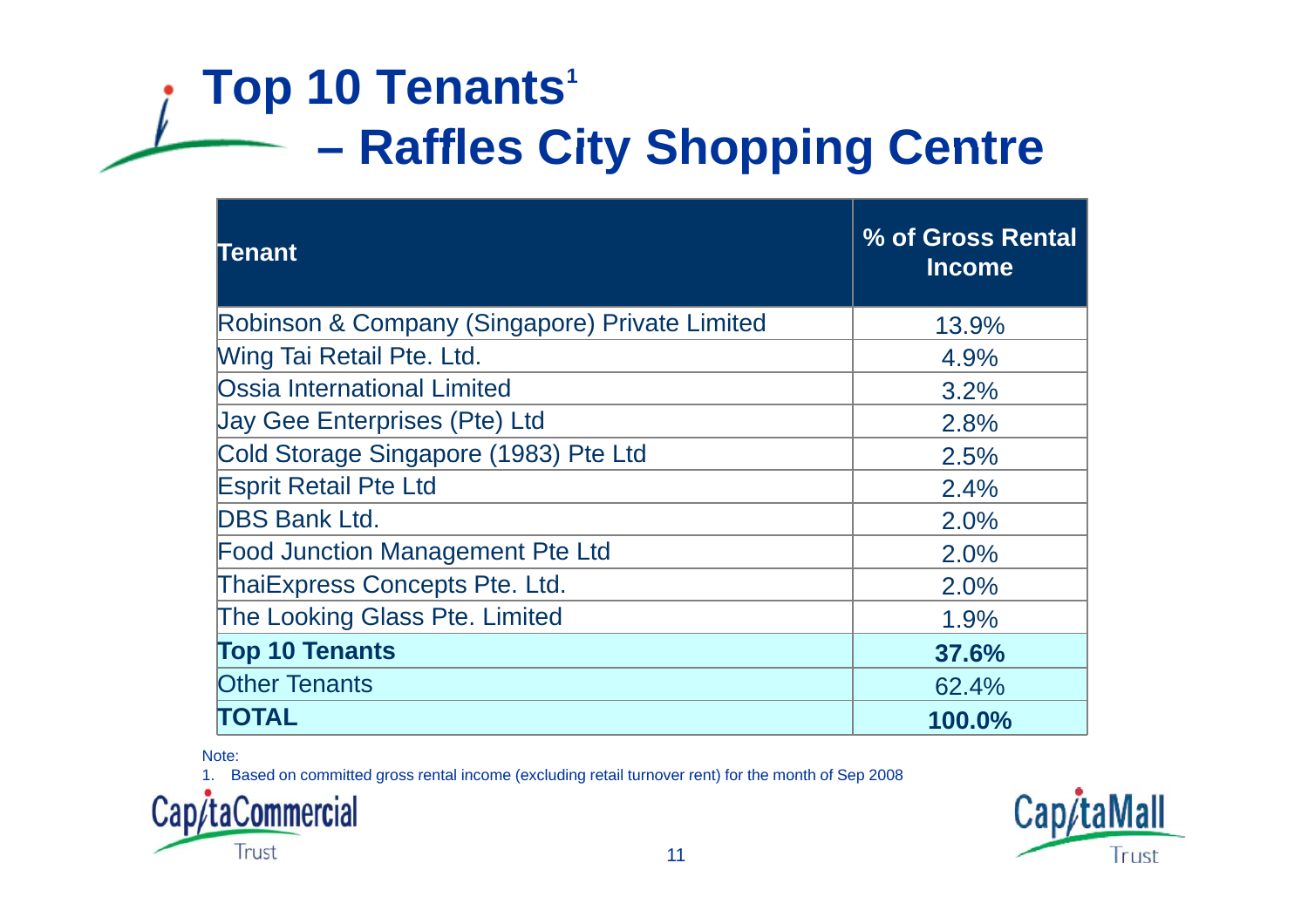

**Tenant Business Sector Analysis by Gross Rental Income as at 30 Sep 2008**

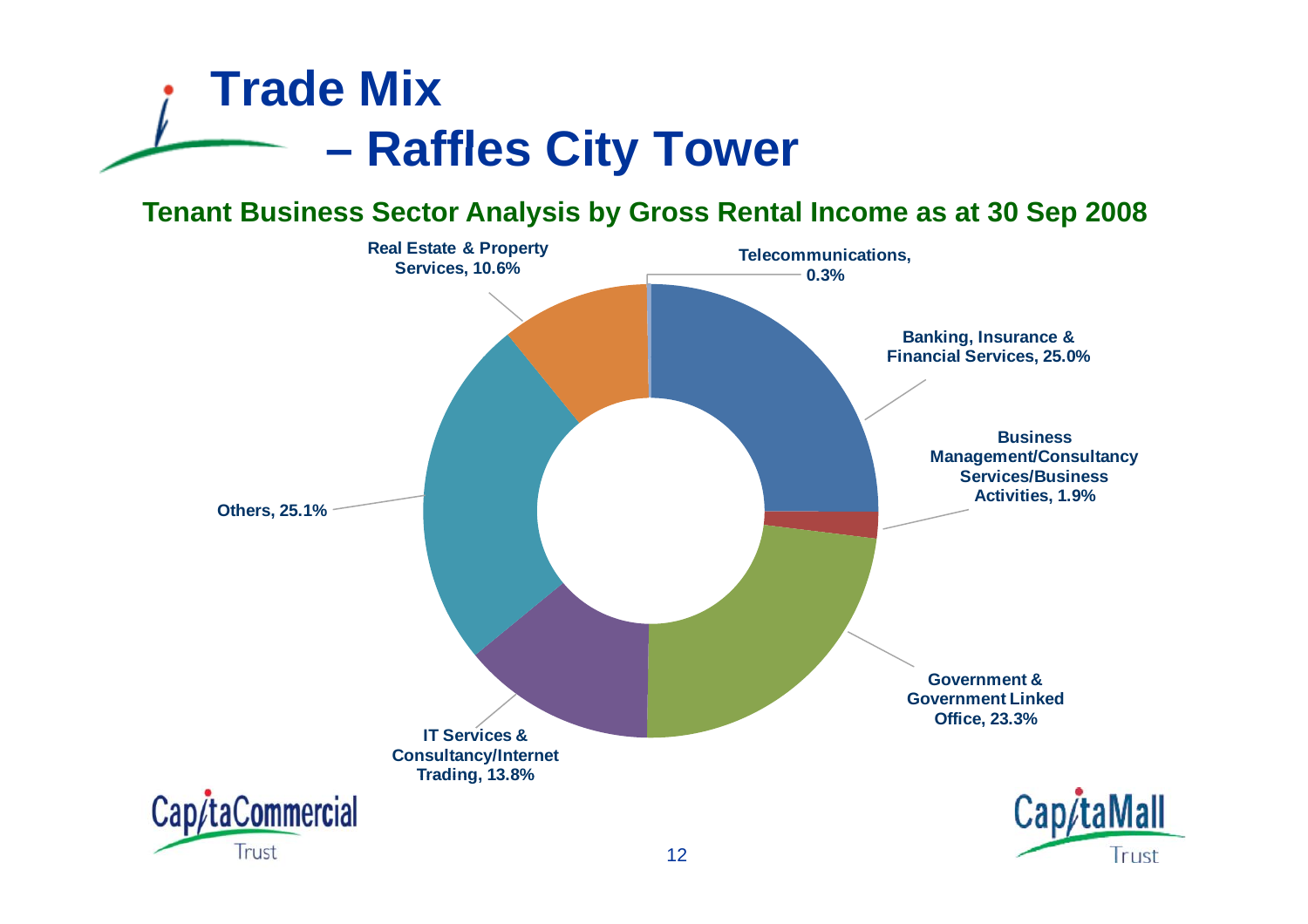### **Trade Mix –R ffl Cit Raffles City Sh i C t Shopping Centre**

**Tenant Business Sector Analysis by Gross Rental Income as at 30 Sep 2008**